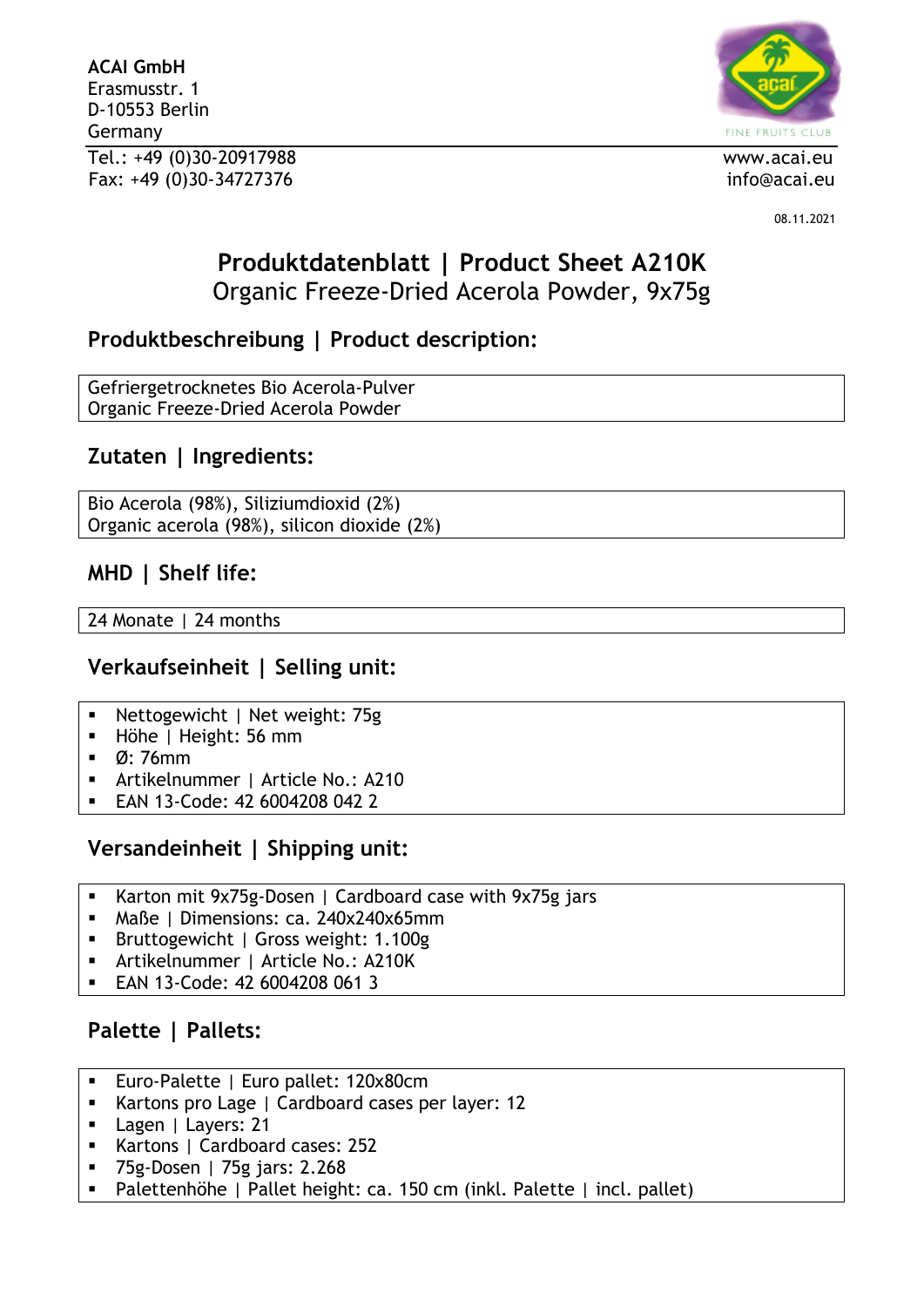

# **Qualitätszertifikate Produzent | Quality certificates producer:**

| GFSI-Standard, Bio, Kosher |  |
|----------------------------|--|
|                            |  |

# **Analytical information**

| <b>PARAMETER</b> | JNITS | RANGE                |
|------------------|-------|----------------------|
| (%)<br>Moisture  |       | E0/<br>0⁄ C , ا<br>- |

## **Microbiological information**

| <b>PARAMETER</b>         | <b>UNITS</b> | <b>RANGE</b>  |
|--------------------------|--------------|---------------|
| Standard Plate count     | Cfu/g        | $\leq 10.000$ |
| <b>Moulds and Yeasts</b> | Cfu/g        | $\leq 500$    |
| Coliforms 45°C           | Cfu/g        | ~< 10         |
| E. Coli                  | Cfu/g        | ~< 10         |
| Salmonella sp            | /25g         | absent        |

## **Sensoric information**

| Appearance (Sieves)   Tyler 35 - Retains maximum 35%<br>Tyler 60 - Retains maximum 30% |
|----------------------------------------------------------------------------------------|
| Tyler 100 - Retains maximum 25%                                                        |
| Colour   Orange powder.                                                                |
| Taste   Typical of acerola, acid                                                       |
|                                                                                        |

# **Heavy metals and mycotoxins**

| <b>PARAMETER</b>           | <b>UNITS</b> | <b>RANGE</b> |
|----------------------------|--------------|--------------|
| Arsenic                    | ppm          | Max. 1,385   |
| Cadmium                    | ppm          | Max. 0,231   |
| Lead                       | ppm          | Max. 1,024   |
| Mercury                    | ppm          | Max. 0,462   |
| Copper                     | Ppm          | Max. 10      |
| Aflatoxin (B1, B2, G1, G2) | ppb          | Max. 4,0     |
| Ochratoxin A               | ppb          | Max. 10      |